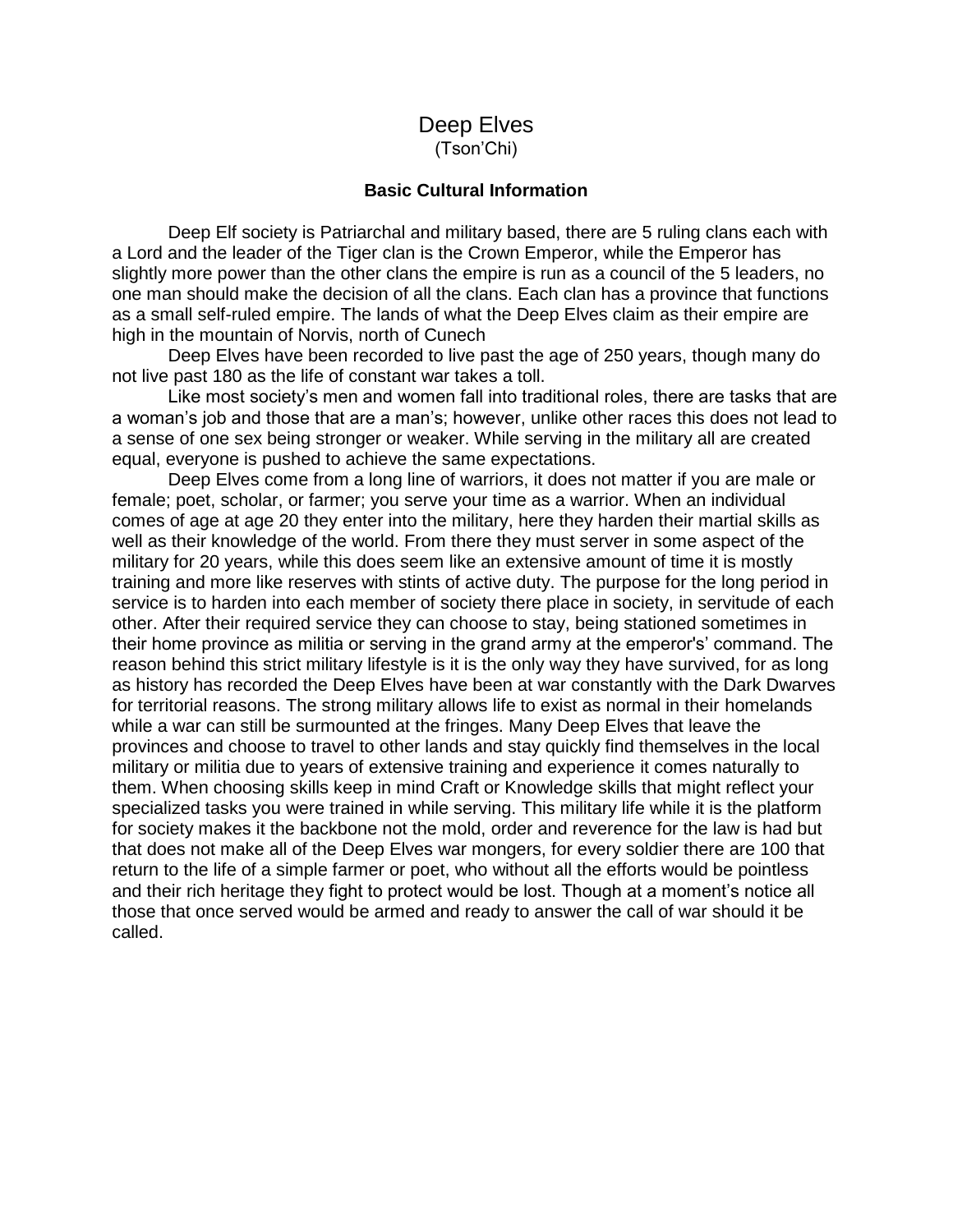## **Clans of the Tson'Chi**

**Clan Eneri- Spider** Population- Approx. 28,000 Capitol- Kirin

**Provence-** This province is into the valley north of the Widows Pass on the eastern face of the Sunpeak Mountains. The capital is actually built into the face of the mountain making it very difficult to lay siege to.

**Society-** Clan Eneri over the millennium have been set with the task of being a constant oppression to the Dark Dwarves that inhabit the mountain, keeping them occupied in one place keeps them from waging war into the other provinces. While they are always at war, it would seem it is more of a cold war; blitzkrieg raids on outlying military posts, attacks on mining operations, and the like. While like many other clans they produce most of the materials needed for their society they are also the second largest producers of rice and cane, the lush valley and the cooler temperatures all for its massive growth. Their other major contribution is the silk that they harvest from the ether spiders deep in the mountains, the silk is almost as strong as steel when worked by a skilled craftsman and only a third the weight.

## **Clan Mong'fae- Sickle**

Population- Approx. 36,000 Capitol- Voewen

**Provence-** Located on the western face of the north portion of the Sunpeak Mountains leading out into the lush grasslands to the west. The lands here are very fertile and much of the empires wheat and rice are grown from this region.

**Society-** While the region is vastly agricultural and livestock based, the clan has also become skilled builders. Since the land is mostly grasslands they have had to develop ways to sculpt stone and earth to build their homes and cities. The capitol was one of the last to have a full palace in the empire and that only came in the wake of a group of skilled alchemists who found a way to harden packed soil blocks so that they became like granite. Being not only the number one producer of rice for all the provinces they also grow a majority of the wheat that is consumed across the empire.

## **Clan Teir'n Sune- Emblazoned Crown**

Population- Approx. 22,000 Capitol- Gama'Suri

**Provence-** Located atop the mountains to the east of the Widows Pass. The only real access to the province is by crossing the Son-Li Bridge; the bridge is almost 2 miles in length and was designed by gnomish engineers with invasion safeties that cause the bridge to collapse. Due to its secure location many of the clan records and important artifacts are stored in the vaults within Gama'Suri.

**Society-** While the region is all mountainous the clan has learned to adjust and make the most of the land as well as the earth under the peaks. The majority of the towns and villages are located underground and are connected by an intricate network of tunnels. Many claim that living in this fashion gives great respect to the past and those that came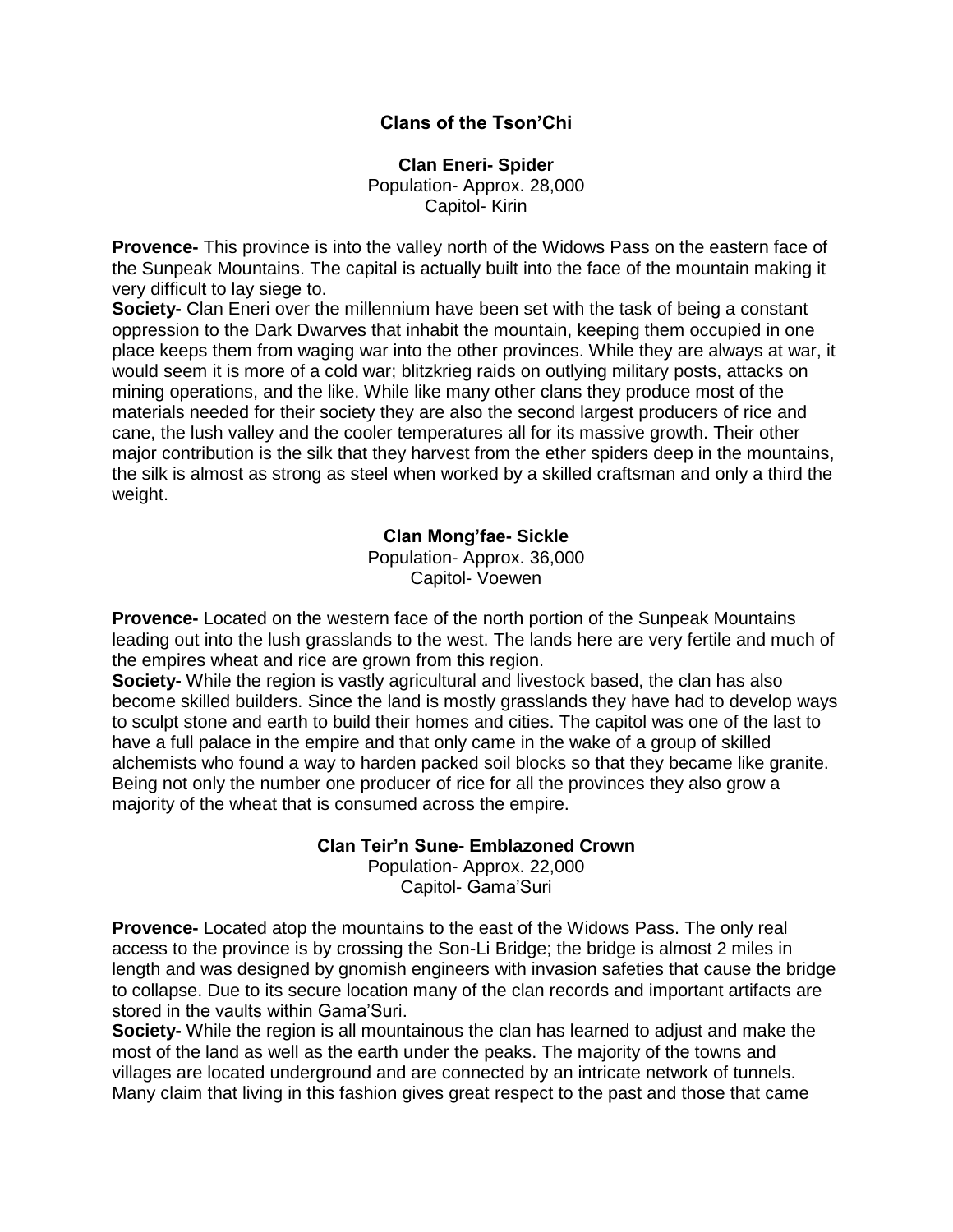before the new kingdom. Among their other skills many of the greatest are the works of art that this clan brings to the empire, while other clans have their skilled crafters almost any of note were traded here by the masters. Gama'Suri is also the location of the first dynasty vault, constructed not long after the clans were born by the same gnomes that built the bridge. The vault protects the clans oldest and most prized relics and secrets, when crafted the gnomes made a bargain with Tiger, they would allow all knowledge of how the vault was crafted and how to open it in exchange they could place one item in it for safe keeping. It is said that only one

person each generation knows how to open the vault; as to how this person is picked or how the knowledge is taught is only known by the keeper whoever that might be.

## **Clan Kurusi- Tiger** Population- Approx. 47,000 Capitol- Astyrth

**Provence-** Located at the northern end of the Sunpeak Mountains. This region is significant as while being a mountain top it is actually a plateau that is approx. 12 sq. miles in size. The capitol was built at the site where Tiger first summoned the Sky Spirit, near the heart of the city there is a shrine devoted to the king's fallen sage so that all will remember that we are all but servants of our fellow man.

**Society-** As the first clan they still hold the lands of the first empire. The capital is one of the most massive cities in the entire mountain range. The bulk of the grand army lives and serves out of the southern end of the capitol, located about 10 miles south of proper; there is an extensive training ground and military facility. The facility is capable of housing and training up to 9000 soldiers, and stores the majority of the army's weapon surplus and war machines.

# **Clan Onobishi- Whisping Eye**

Population- Approx. 18,000 Capitol- Koreth

**Provence-** The southernmost province is located mostly in the mountains themselves. While the region does extend into the valley below the low mountains make up the majority of the area.

**Society-** Of the great Ho'si elders that survived the darkest night, 6 of them were of this clan; as they felt great action should be taken they petitioned the clan leader at the time to take the lead in removing this sickness from the people. And so from that point on the clan called upon its people for soldiers to join and keep a vigilant eye across all the provinces always on the watch to necromancy; both from outside sources and from those of our kind that strayed into the shadow, no quarter would be given. Starfall Village

Located in the lower part of the mountains, and about equal distance from the provinces; this city is moderately populated but still very large, it is the place where almost all trade is done. Two to three times a year merchants, farmers, craftsmen will travel from their homes to the open markets to sell and trade their season's goods for ones they need. This city allows members of the clans to meet and get to know our separated kin, as well as outsiders who travel to the region for trade. Starfall is not just for the Deep Elves but is open to outsiders as a common place for trade; most good from outside the empire pass through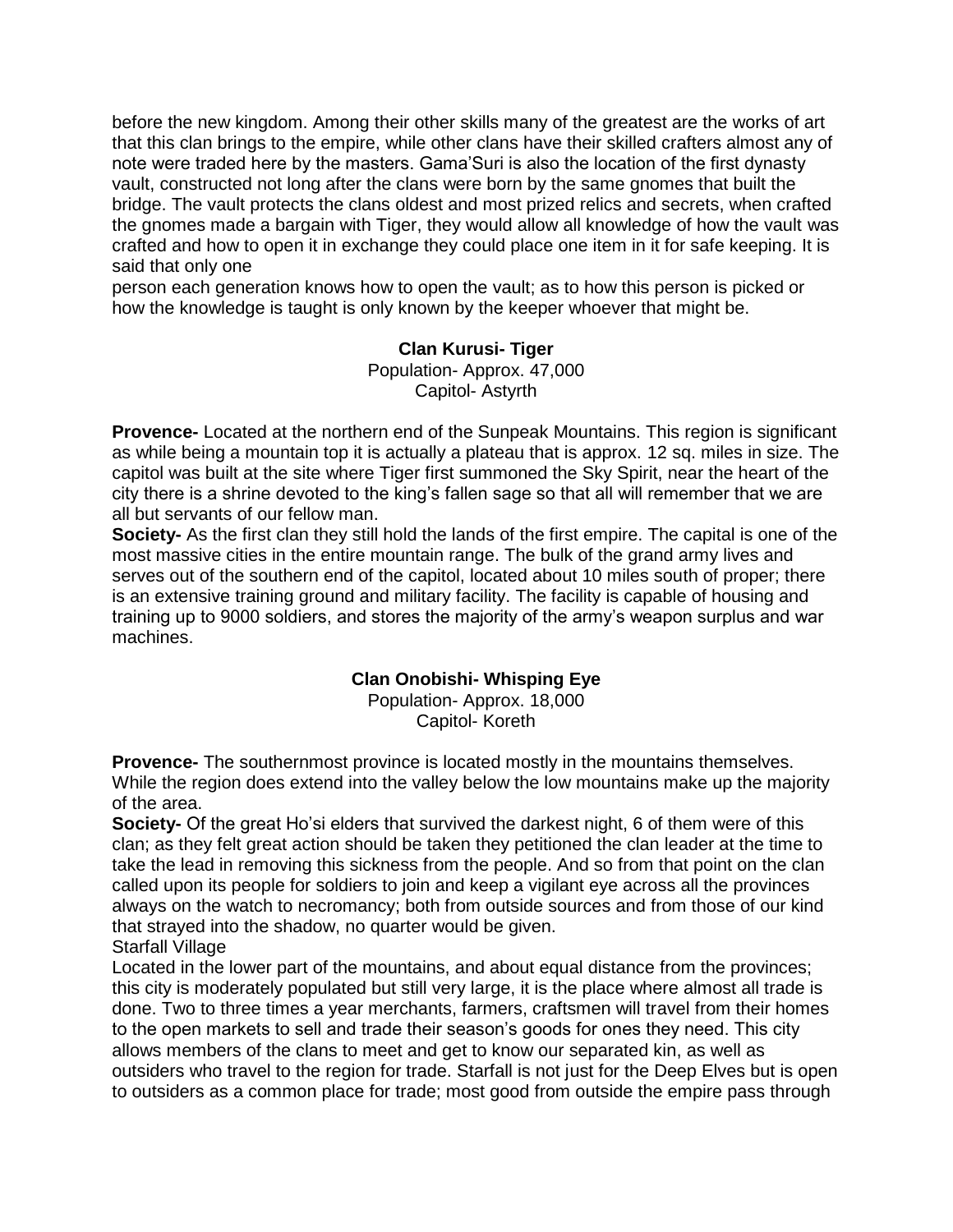the markets here on the way to their final destination. The village received its name from the fall night sky; something about the altitude and the elements mix in just a way that causes odd stars; bits of airborne sand carried along the range from the great coast in the south mix with the natural elements and glow like tiny stars whipped around in the wind.

## **The Tiger and New Kingdom**

## Scribed by Lan'Ki Second Prophet of the Tiger Dynasty

In the days before moon and sun when tiger first ruled, the people were weary and worn from years of battle with both those of the shadow and Moi'ki, the dark dwarves. His great kingdom was being pressed on all sides and tiger had little choice but to seek a new kingdom for his people or they would be lost forever. Tiger set out on his quest to find a place he had long been warned of as a child, the world beyond the darkness; the land of the sky spirit. Tiger left his empire accompanied by only a single sage to record the journey and to aid in his hasty return upon finding a new kingdom. The journey would turn out to be far more difficult than tiger had expected, and much longer as well. Long before any that we know were children the Tson'Chi lived so far below the surface of this world that it was all that existed. The world we lived in was eternal night and caverns, other than the deep dwelling creatures the only being that we knew of were those of the shadow and the Moi'ki. Tiger had left his kingdom to his generals and told them he would send word each week, and that in a months' time he would have found the kingdom of the sky spirit.

During the first week of the journey they traveled to the outer reaches of the lands that he claimed as his kingdom, it was in this first week that he realized that while much ground had been covered it was very little in the upward direction; this must change. With the second week tiger made a triumph. During a short rest tiger and the sage were attacked by a pack of odd spiders they had not seen before, they cut them down all but one they left wounded; and as tiger had designed it ran. Tiger was keen and knew that spiders dwelled in the highest spots they could find so they followed it hoping it would show them a way up, and that it did. They had traveled far enough that the rocks here were different and hid passages better than deeper in the earth. The wounded spider was still quicker than tiger but he was a keen hunter and could track prey on a day cold trail, and that trail was up. After three days of travel with no sleep the spider had gotten away, however it had given them what they needed a route up. This place was indeed a new world, though it was still not what tiger was looking for; the rocks here were softer, there were mosses that even the sage did not recognize, and new strange critters unlike where they had started. They spent a few days resting so that the sage could record all he could, as this information may prove vital both in his peoples coming journey and perhaps a weapon against their foes.

After nearly three weeks in their journey tiger had begun to doubt this mission. Would he find the new kingdom in time to return to his people and lead them to salvation or would he return to find them defeated without his guidance, fallen to their enemies. Tiger pressed onward he has come too far to stop until he reached the new world. The cavernous terrain was treacherous and difficult to traverse, that was until he found a new change in the rock again. The sedimentary properties of this rock were similar to where they had first begun but contained an odd element that they had not before seen, but with this new rock came a new danger. They had found their way into what seemed to be well worked tunnels, worked in a way that was all too familiar he recognized the skill as that of the Moi'ki. How could they have beaten him here or had the earth played some kind trick on them and they had not been moving up all this time but deeper instead. Tiger and the sage slowly made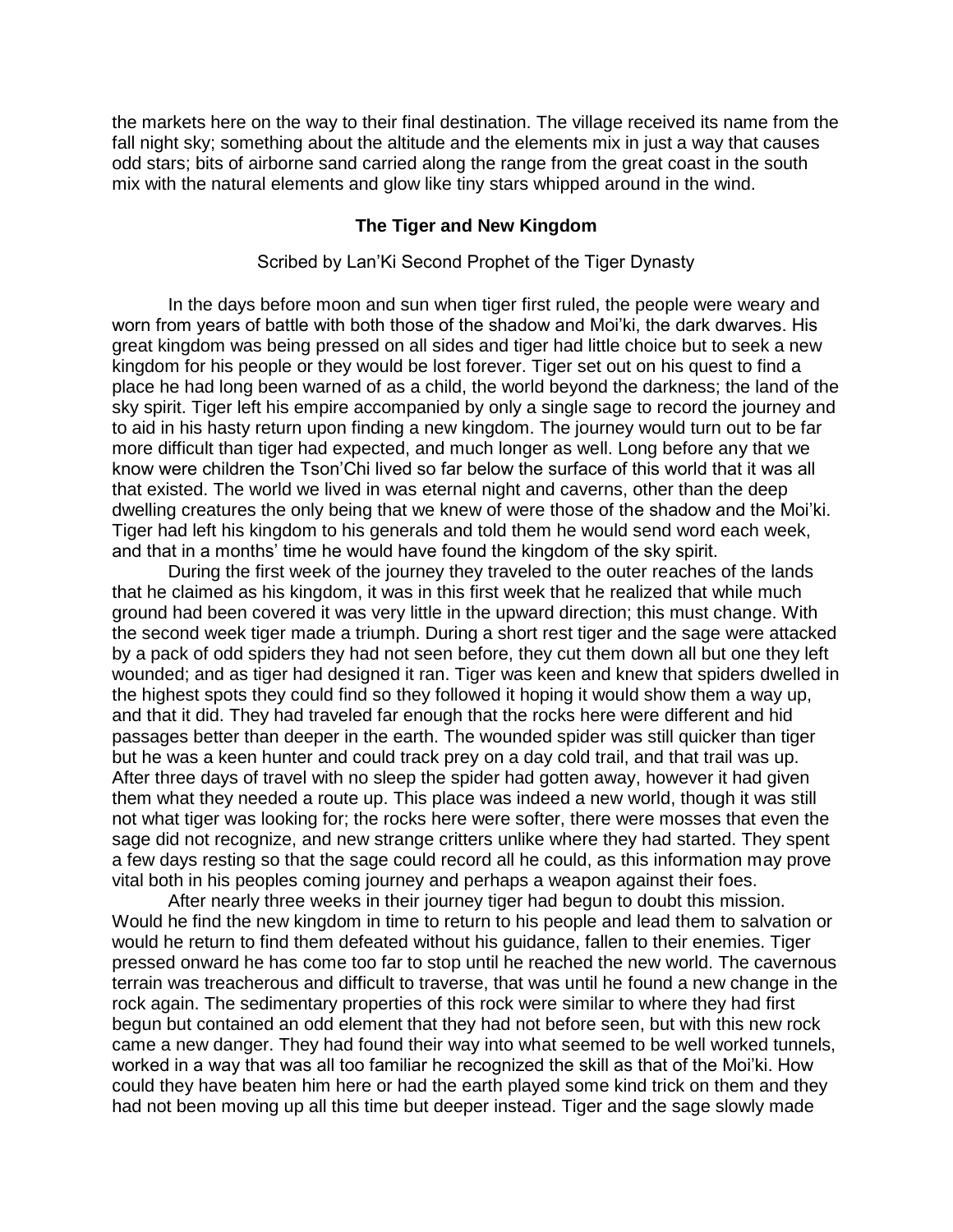their way through the tunnels looking for a sign of life and they found it, his fears were confirmed the Moi'ki were here. Perhaps in all these years he had not ever truly known the size of the Moi'ki kingdom and how far they reached, but this changed nothing. They used the tunnels to their advantage and continued finding their way up through the earth, near the upper ends of the worked tunnels they came upon a small band of miners and tiger saw a chance to strike a blow against his foe and possibly get information about the earth above. Tiger and the sage dove in the wake with the fury of a storm, for they could not be certain how many there were lurking in fractures and side tunnels. The battle was short, leaving twelve Moi'ki dead and one on the brink, tiger made the survivors last minutes beyond painful but he took from it every bit of information he could. In the heat of battle and his thirst for the information he had not noticed the sage kneeling peacefully at the other side of the battle field. He called for the sage to make ready to move on, the sage stood slowly and then collapsed. Tiger rushed to his aid, though there was little he could do for him, in time the sage would pass. Tiger carried the sage with him; he would not leave him to die or worse in the Moi'ki domain. With the information tiger had obtained they found their way further up, he knew his was getting close not only had the earth changed here again but the air seemed different it had new smells not just that of stone and dirt. Days from the surface they made camp this would be the last night for the sage, he weakened every minute, a vial poison ran through his blood. With his dying efforts he crafted a scroll so the king would be able to return home to lead the Tson'Chi to their new kingdom.

So close to his goal he would not stop, tiger carried the sages body with him for the rest of his journey, though this slowed his progress greatly he would see to it that the sage received the honor of a burial in the new kingdom for his sacrifice. With his progress slowed greatly by the burden what should have taken days took far longer, and the time of a month had come and gone; the people became worried for their fate was tied with his. Weary, sleep deprived, and near starvation tiger pressed on; time did not seem to exist anymore it all became a blur to the point that he collapsed defeated. As he lay in the darkness of the cavern, he prayed to his ancestors for strength and guidance; how could he have been wrong. Then it came, all at once the rock itself shook and the roar of noise emanated from everywhere like a fierce beast; adrenaline took over he sprang to his feet on guard. It was still and quiet and then it came again, he could feel the sound as it even shook his chest; what could this be. He focused on his surroundings hunting for any clue, and then it came; a sweet smell on the air unlike anything he had smelled before. He gathered the sage's body and pushed onward, the roaring noise came and went and as he moved up the rough tunnel, as he moved he was met by a cool damp breeze. It was refreshing and gave him new drive, he hastened his speed; this must be what he was looking for. As he broke into the new world his senses were overcome by the storm that greeted him, rain, wind, thunder, and lightning all things so foreign to him it was like being attacked at first; but as the storm raged on around him his soul rejoiced for he knew he had found the kingdom of the Sky Spirit.

By morning the storm had subsided, and the tiger became faced with a new power that he would time have to learn to overcome, the sun. As the sun rose into the sky it seared tigers eyes nearly blinding him, he had never experience light like this before; he stripped a piece of sheer cloth and fashioned a blindfold to filter out some of the light so he could still see. He set to the task of digging a grave for the sage, this was to be the tigers new kingdom and so the sages sacrifice would grant him a burial unlike any before him. By late afternoon the dead were buried and tiger surveyed the terrain, if this was to be his new kingdom he must first make a deal with its keeper the Sky Spirit; he prepared for his attempt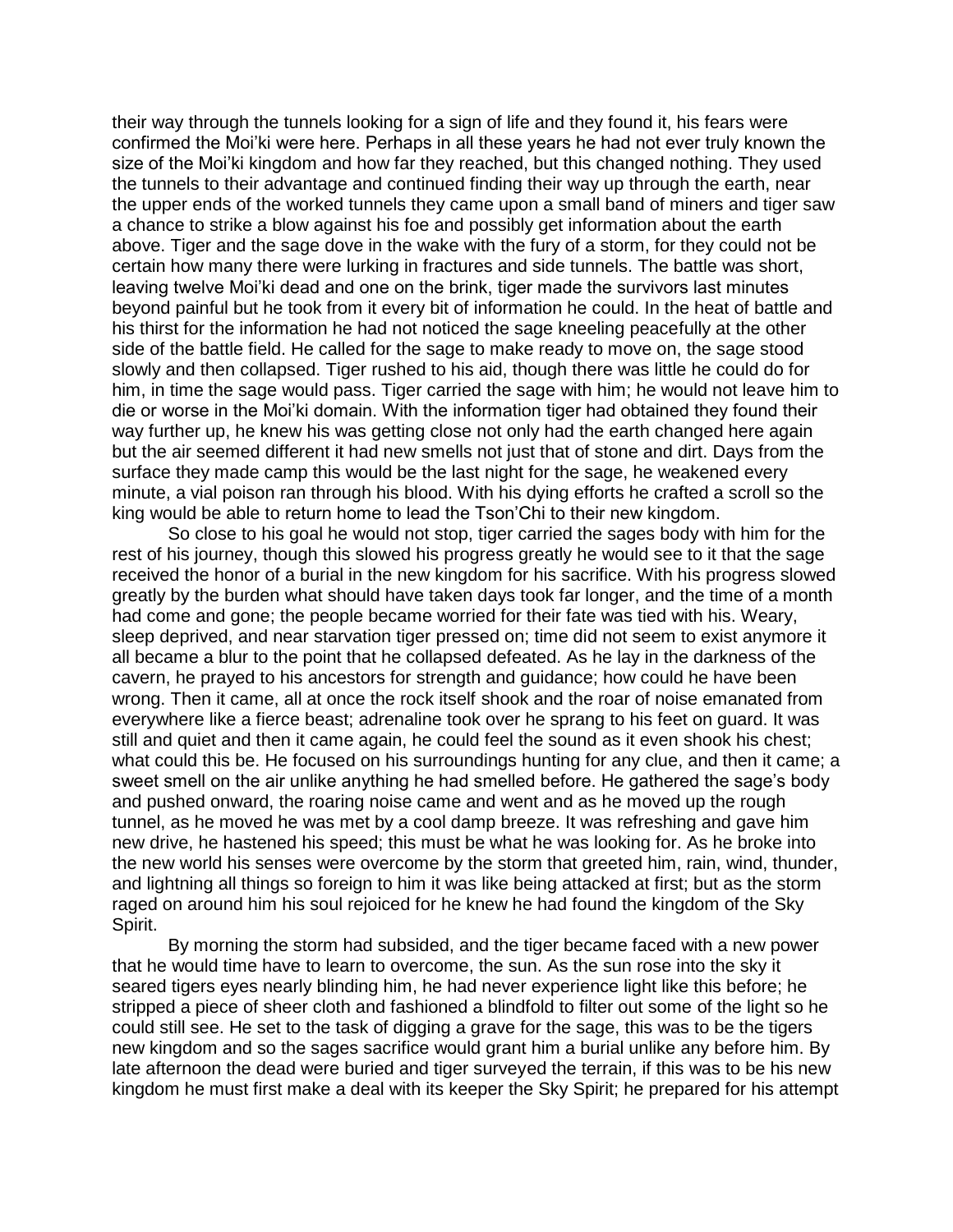to commune. For hours tiger chanted trying to summon the Sky Spirit, and finally it came with a blast of wind that unseated tiger, rolling him backwards on the mountains top.

"Whhhy hhhave to sssummoned me deep one, hhhhave you become lossst." The winds hissed.

"I am Orin Tetsari lord of the Tson'Chi, and have summoned you to make plea for your blessing for my people. Our kingdom is lost and without a new land we will be lost to time as well." Tiger called out as he bowed to the sky.

"I sssee and what ssshall you do for me." The wind whisked as it whipped through the rocks.

"For my people I shall make what bargain you desire."

"Very well I hhhaave a tasssk for you but not yet, I will come for you in time. You hhhave my blessing, hhhowever I leave you thisss warning; your kingdom will not sssurvive withhh one hhhoussse alone." With that the Sky Spirit was gone and the mountain top erupted with change.

For miles the peak became flat and lush with soil and grass. Tiger retrieved the scroll the sage had scribed and followed its every detail exactly; tracing out a circle with special powders and completing certain incantations. The circle seared itself into the ground and began to glow; he continued and finished the scroll. The circle glowed brightly and he was transported back to the city. From the ritual chamber he could hear the sounds of battle; he rushed to the doors to find his kingdom under siege of the shadow, and losing for his people had lost hope. He rushed headlong into the fray, his fury burning as hot as the sun; he had not come all this way to fail his people now. As he waded through the enemy army, he cried out "For I am Tiger, Lord of the Tson'Chi, and on this day Dragon you shall not take my people."

It is said that when he spoke the ancestors heard his call, and that Orin's voice resonated to the edge of the kingdom; and that his voice and words gave his people hope and filled them with the strength to over though the attacking forces. While many had been lost the day would be a victory; word was spread like fire, that all should gather that they could not live without and come to the palace. For days the kingdoms sages emptied all the stores in the vault to transport people to the new kingdom. It is said that when tiger's people arrived at the mountain top that their ancestors had called upon the great spirits and that they had provided for the Tson'Chi one thousand felled trees so that they may build a new home in the sun.

### **Legend of the Five Kings**

Scribed by Mang Su, Scribe of House Ereni

As the Sky Spirit had promised the Tson'Chi had our new home, a kingdom that surpassed all they had left behind. For decades the kingdom underwent changes, we had to learn to exist in this new world on many fronts. The two hardest changes were how to exist in a world so brighter, we spent many years being nocturnal though by the end of the first decade we had all but made the transition into the light. This came with its draw backs, for as our eyes adjusted to the new world we lost our ability to see in the dark of night which for many seemed like they had cut off a hand. The second hurdle that we had to overcome was how to survive; the plants and animals of this world were new and hard to master. Perhaps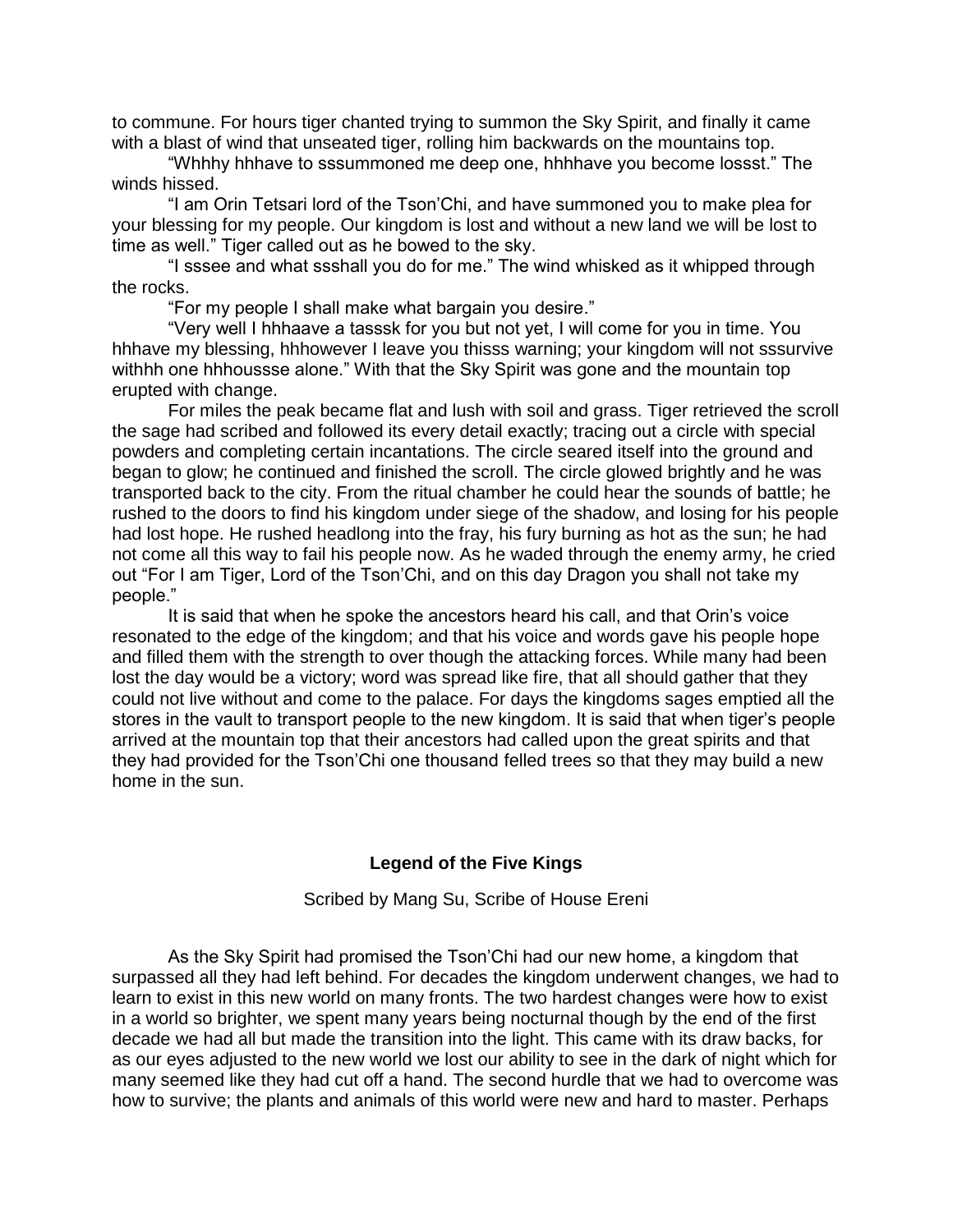the only reason we survived is that the water spirit had graced us with a lake and river bountiful with fish. The kingdom grew in almost every direction, from off the edge of the mountain top into the high cliff faces, to down into the earth for we had a new world but there was no reason to completely abandon the old one. The earth here was rich with minerals some like we had never seen before they had both medicinal property and elements that could be worked into weapons far superior to those of our past.

Yes our people had been given new life and a new hope for survival; but this was not the past and Tiger saw this as the time to change old ways to ensure his empire would survive. Orin was nearly 180 years of age before he decided to take a bride, and as his first true change to tradition so he changed the process by which he would choose; and so the Festival of the Lotus and Knife was created, but I will leave that to another to tell. At the closing of the first festival Tiger had chosen his bride, she would be the first Tson'Chi princess; she was everything that he wanted all females to aspire to. She was beautiful, educated, and skills in martial combat; he hoped that having such would inspire all females to follow in her image. Tiger never shared with her what the Sky Spirit had told him, only that she was to give him an heir. Orin spent many weeks in prayer asking again for his ancestors to guide him and to help save his people, while the Sky Spirit had said one house would not be enough to survive he was not

sure how he would divide the kingdom. After a few years she became pregnant and Tiger was relieved that he would be able to save his people, but as time went on things for them seemed to worsen. She became ill as she came closer and closer to the time of the child's birth. No sage could seem to cure her growing illness and they feared that she and the child may both die in the end, in the final days she shared with Tiger her own secret. When she had been but a child she was visited while in prayer by a creature of mist whose voice crackled and hissed, it offered her the chance to give new life to her people and ensure that they would exist for all time and she took it even though it told her the cost would be her life. Orin was overcome he knew just the creature, rage and fear both filled him, he clung to the hopes this was all part of the ancestors plan, they would not lead him astray. On the night of the birth she faded like a flower in winter, but she had given the king far more than an heir, she had given him four sons born at once all in perfect health.

The king spent the next few days in contemplation, thinking how best to honor his people and how to do what was best for their survival; finally he devised a simple plan. As their now past mother was one of the people so would be his sons, each of the four boys was placed with a family who was bound to tell no one of where the child came from. The families were each from a different portion of the kingdom, they were not given anything for this service, no money no land tithe only the honor of what it would bring to the kingdom one day. Tigers hope was that by growing up as a part of the people that one day when they were brought to lead they would be leaders of the people; while he was the voice of his people he was far removed from the common man. For the next hundred years the boys grew not knowing of each other or their true father, they were educated as the common were, they worked in fields and forges; their life was one of toil not of privilege. They lived their lives as simple men, until they reached the century mark. As with tradition when boys reached one hundred years they are given a right of passage into manhood, which ends with them serving in the military for a decade before they return to society. Even though we had gone without war since we came to the new world, it was tradition and peace would not last forever. These next years the king tracked their growth and

development as leaders, and as he had hoped they all had the drive to lead and were respected by those they served with. When their ten years had passed he knew it was time for them to be told the truth.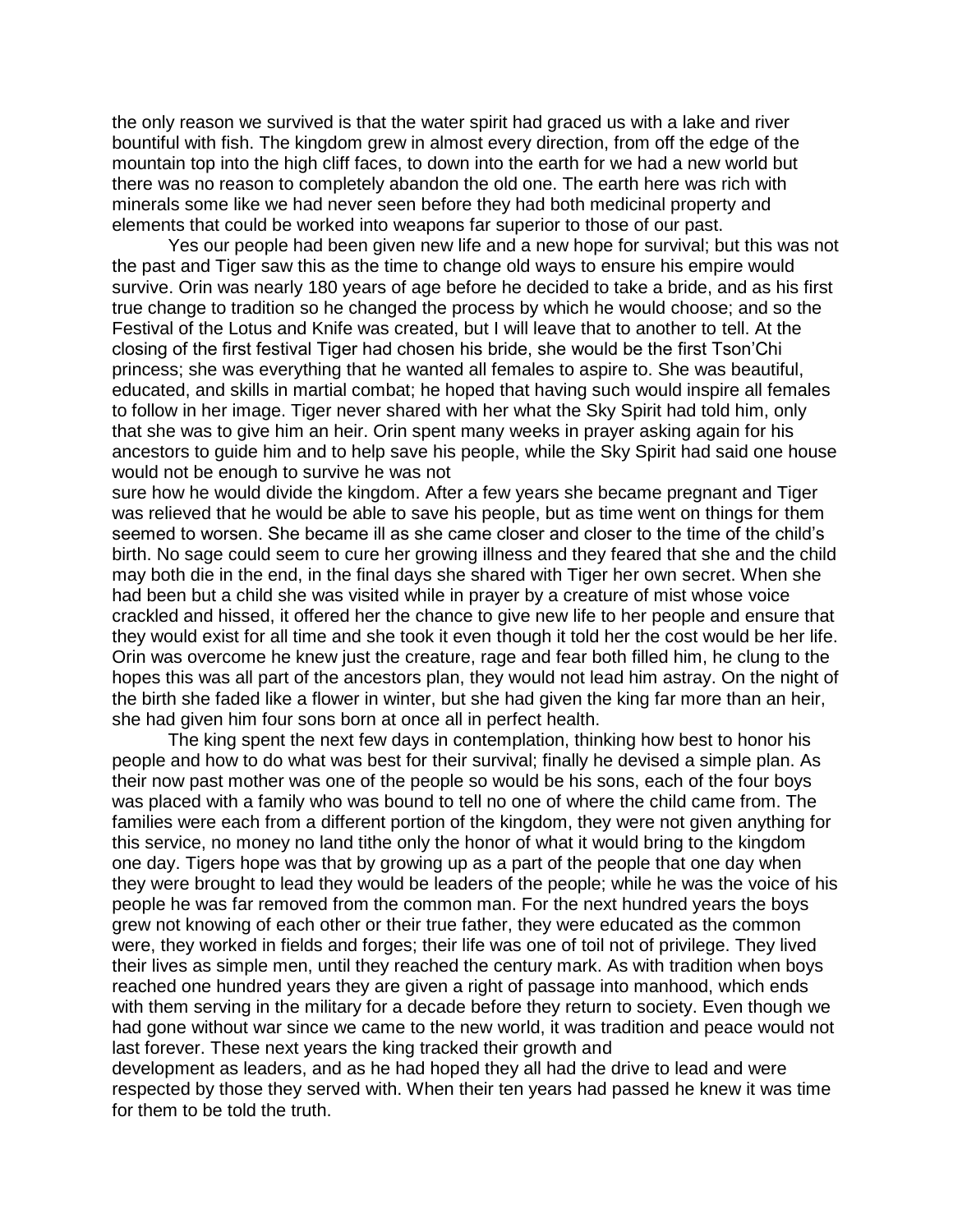The four were brought to the grand palace, none knew why; they were kept in separate wings until all had arrived. They were each escorted into the throne room, and for the first time they saw themselves as reflections, they were stunned and confused as to the truth of what was happening. After a few moments Tiger entered the throne room and they quickly knelt. He made his way to the throne and gave them leave to stand, but only stand and listen.

"I am sure that right now you are trapped between disbelief and confusion, but in time all will be made clear. I assure you that your eyes do not deceive you; you are brothers all from the same birth. You are the hope for our people, and much has been sacrificed by many to bring us to this moment so heed my words. When you were born I sent you to be raised by your people so that one day when it came your time to lead you would be grounded and the people would be your priority. It is now your time and your duty to us all, each of you will lead a portion of our people to the site you will build your city and your kingdom. This will no longer be a kingdom of one house but an empire of five clans, and we shall bring our people into a new age together." Orin paused.

"I cannot explain the joy that fills me and these halls, for over a century I have lead with sorrow in my heart; unable to be a father to my children and unable to forget your mothers face and her sacrifice. There will be much time for us to talk as men and as family; but before that there are tasks that I need you to fulfill. Each of you must choose your crest and your clans name, in one months' time there will be a festival at which time you will be coroneted before our people and each must choose a bride. From there you will lead the people that will become your clan to your new kingdoms."

The four men stood stunned, without even a thought of what to say or ask; but all feeling and knowing that deep in their soul they had always known they were someone more than a man. For a moment they broke and greeted each other with handshake and embrace; they could feel the bond of their blood. This moment of excitement quickly faded and the each returned to their rooms to gather their thoughts. Within a week each of the four had chosen name and symbol they felt represented himself and their people. The king had banners crafted of the finest silks that would be hung during the festival; as well each man was given garb and blade fit for a king. For the next few weeks the men lived together and bonded, sharing their stories and their lives, becoming closer again as family; this was all so much at once but to all of them it felt right. By the time the Lotus and Knife festival started word had spread over the empire that Tiger was to announce what they believed to be a new clan. Guards were sent out from the palace in the 4 directions to segment the people by marking each home with the color of their new lord, though the why was not told to the residence.

On the first night of the festival all of the Tson'Chi gathered near the grand palace in hopes to see Tiger and hear his words; when the time came Tiger stepped onto the mid-tier balcony to a roar of cheers. He began;

"Tonight is a night unlike any before for our people; my heart is filled with joy for tonight I know that our people will survive the test of time. This is a kingdom but soon we will be an empire; one that shall be known from sunrise to sunset and beyond." With a motion the four sons stepped from the room to join their father on the balcony and their banners unrolled to reveal their marks. There was a hush in the crowd and a stir of confusion.

"I am sure by now you have all seen the colored mark that has been placed on your homes; they are to signify your new clan and your people." Tiger introduced each of the four men to the people, naming each lord of their new clan. With each name the people of his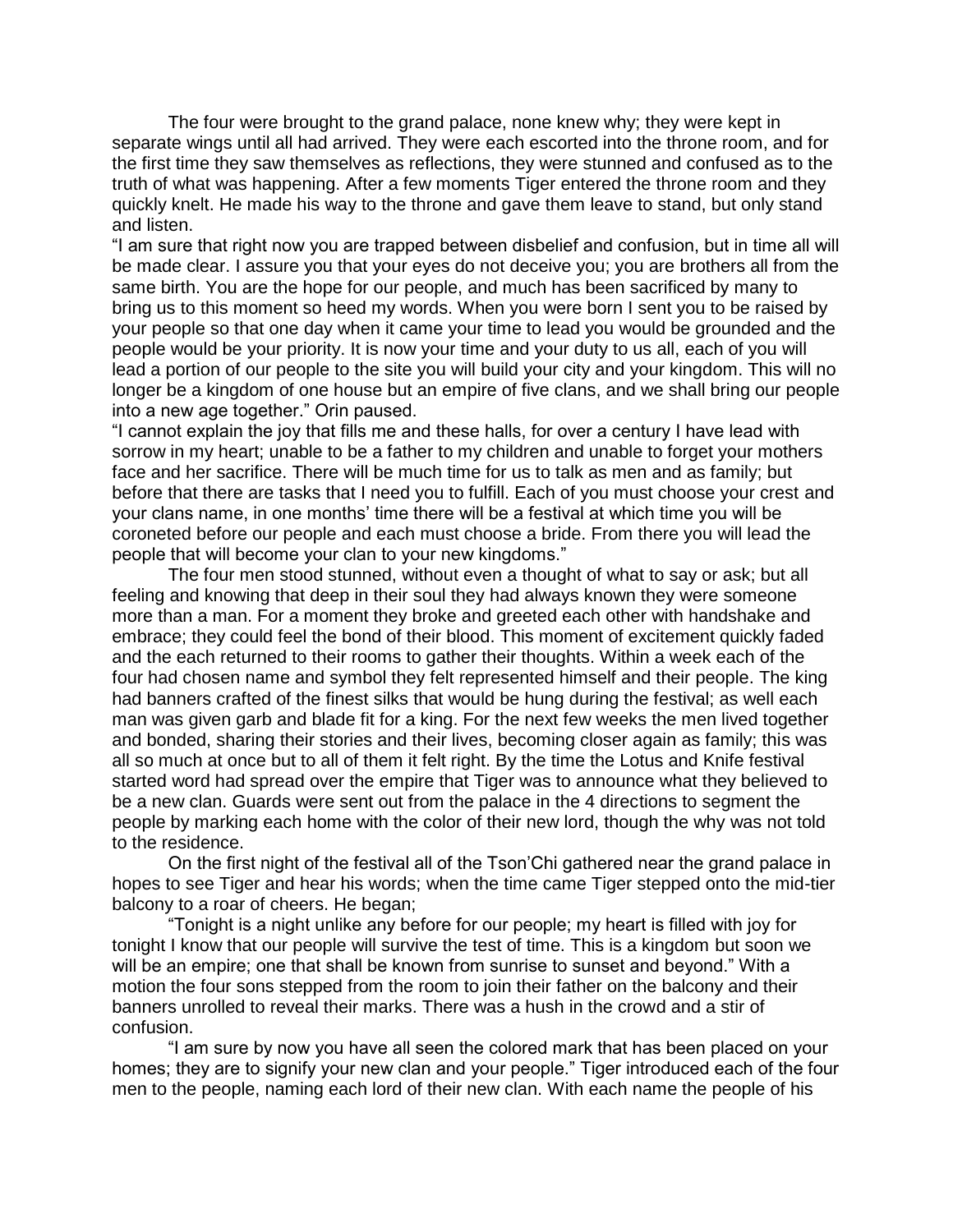province rejoiced, and their families that had raised them were given honor from Tiger for what they had done for the Tson'Chi to raise and mold its new leaders.

"But enough of politics for now, we are here to celebrate the future of our people; let the festival begin." The king bowed to his people to show them honor and he and the four men moved back into the building.

Normally the festival only last for seven days and nights but due to the importance of this event it lasted for an extra three days. And by the end the four sons and Tiger had all chosen brides to dawn a new era of the Tson'Chi.

## **Arcane Spirit and the Wu'gi Sorcerers**

### Scribed by Tevin 3rd Prophet of Clan Onobishi

Ancestors. What is it that this word means to you? Are they simply those who came before you, who ensured you would have a place in this world; or are they just history that is lost? In truth they are far greater than either of these thoughts, for without them who we are is nothing and to be nothing is to not exist. I assure you we both do exist and that is because of them; their actions, their sacrifices, their love, and their name. To understand where you are going you cannot simply walk but you must know the path or you do not move. Like all things in time we die, either by age or by the blade, and when we leave this world we leave behind more than we were in life. We become part of the force that feeds and drives our people, for even in death we are always present. While in many cultures there is the foolish belief of reincarnation, like some poor man's second chance at life; but hold no truth in this. Beyond life there is only death and the spirit world, were all those who came before now reside.

Why is our spirit so susceptible to magic you ask? Well that is by far one of the easiest riddles to explain, it is because of our ancestors and who they made us. While you cannot see them standing beside you, they are all around you; pushing you ever forward to reach the highest point you can. Giving you strength when you are tired, guiding you to the right path when you are lost, and being your console in the darkest of hours. It is because we honor them in our daily lives that they are with us, it is the reverence for who they were that binds us to them; and through them are not weakened to magic but strengthened as they reach across the void to protect us. You see it is not you that has become stronger in yourself; it is the strength of your connection to the ancestors that grows ever stronger allowing them to protect you from harm. When I was young my mother told me stories of a few of our kind who had spent their entire lives dedicating themselves to the past and to being great historians of our people. In time their link to our ancestors became so great that they could no longer be harmed by magic, as the ancestors' protection of them was almost divine. These Tson'Chi became known as the Ho'si, and became the voice of enlightenment in our society; they were true masters, able to channel the ancestors' chi not only as protection but as a weapon. The history of the Ho'si is extensive and to be honest is more than even I know, partly because they are so steeped in mystery due to their secretive nature. To know all there is you would need to devote your life to their endeavors; there is however a few things that you must know for it will define who you become. You see when the Ho'si began there were many of them, from all the clans, they would pilgrimage once every decade to deep within the earth where we began to pay homage to the oldest of our ancestors. They traveled to the Temple of Light, perhaps the oldest remaining link to who we were some 20,000 years ago; even to this day the temple exists though now it is hidden away so only Ho'si can find it. At one time the temple was not hidden and was a common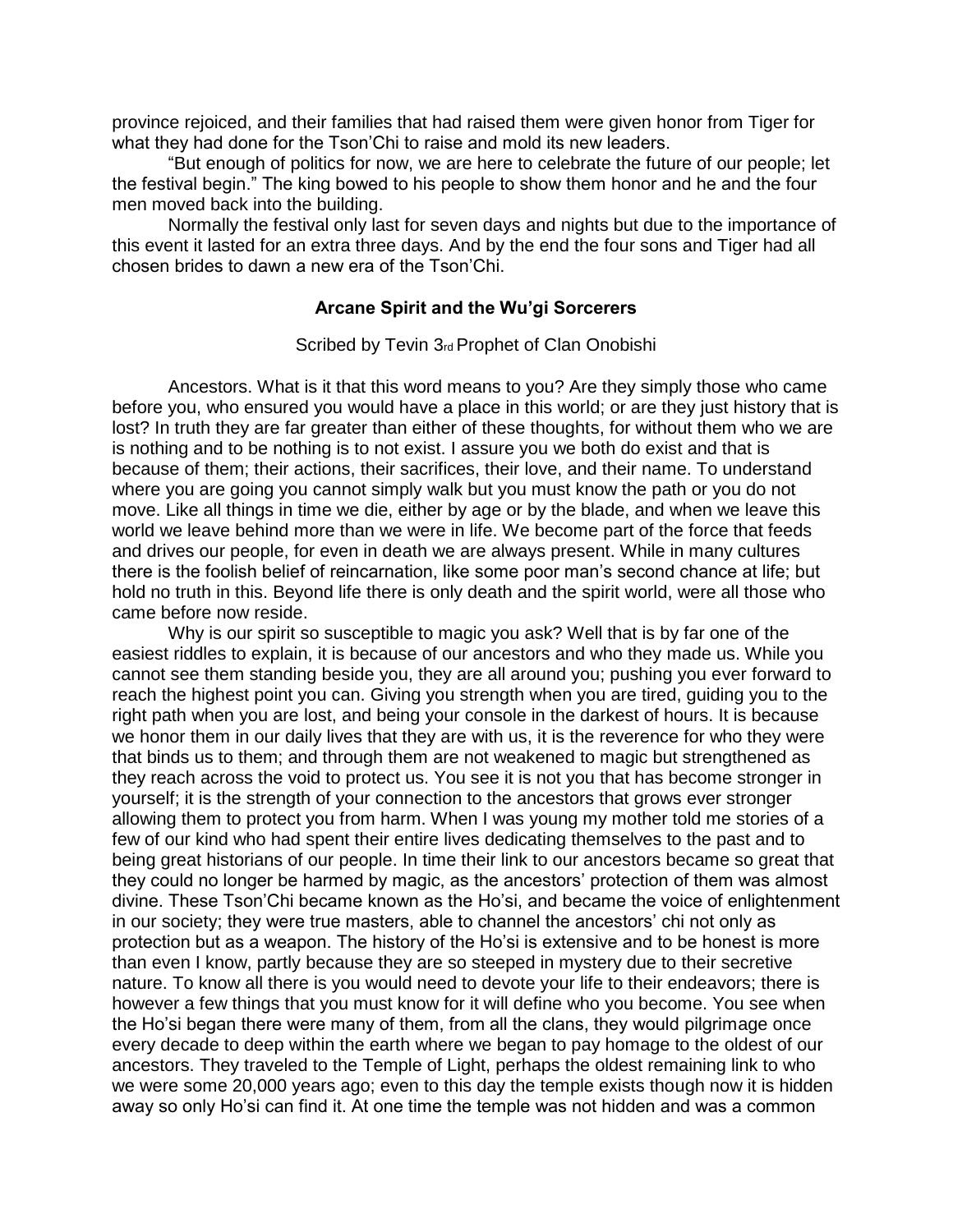place of reverence for all our people; but then dark times came about and destroyed much of the Ho'si which leads me to the important lesson.

As you know it is our link to our past that strengths our future, and the Ho'si had mastered such; but with such a tie the greatest of respect must be maintained and when it is not there is a wrath that descends upon you. I will tell you the story of the first Wu'gi sorcerer, but I warn you this is a tail of the darkest of our kind. Among the Ho'si there are many names of those that have achieved much and brought prosperity for our people but this is the story of a man known by Suri Disu of Clan Mong'fae, a most promising student. He spent his life an orphan of a bloody war with the Dark Dwarves, all of his family had been killed in a raid; being that the village were at the far edge of our lands it would take time before anyone in the kingdom would learn of what happened. The boy survived for months, wild almost feral living off the remnants of what was left in the rubble. The first to discover the horror was an elder by the name of Gui, a poet and a student of the Ho'si ways; when asked later he was to have said "I woke one morning and felt the call of our ancestors leading me to the village". The site was devastating the complete destruction of hundreds of people slaughtered, bodies left strewn about being fed upon by vermin, the stench overwhelming. Gui spent hours looking through the remains of the village knowing that he was brought here for something more than to witness death; and then heard movement from a husked building. He moved closer trying to bait out whatever lied in wait, as he approached the doorway the young boy sprang out wielding a blade. He blocked the strike and rolled away.

"Boy steady yourself I mean you no harm" he spoke as he sprang to his feet. The boy made no reply and lunged again. Gui wasted no time he countered and knocked the boy unconscious with his staff. He took the boys limp body and made a safe place for them to rest in the village. When the boy woke a few hours later Gui could tell he was scared, he offered him fresh water and food which the boy took cautiously and retreated to the corner of the room.

"It is okay child I will not hurt you; tell me what happened here, who did this?" he spoke softly as he drank his tea.

The boy finally spoke between frantic bites "Dwarves, they came with fire like demons, screaming everywhere, all I could do was hide, I am a coward." The boy stopped eating and began to cry.

Gui moved to console the boy "Sshhh, be still there is no shame in what you did. You are but a child no one would expect you to stand before trained soldiers to simply die. And had you not survived there would be no one to tell the story or to give those who died a voice for their efforts or valor." The boy finally caved and moved to Gui to be embraced. In hopes to give the boy some amount of peace he had to boy help him perform a burial ritual so that the dead could pass over and take their rightful place among the ancestors. Gui saw in the boy something very powerful, even though young and unskilled he was almost a natural in the ways and his chi was strong.

Gui would raise the child in the ways of the Ho'si and as his own child, as the boy matured and reached his age of passage he requested to be admitted to begin his tutelage under the Ho'si masters instead of going into the military as per tradition, such a request had never been made before or since. Gui was troubled but had faith that the ancestors would provide the answer and the path. Gui and Suri traveled to the grand court of the Tiger to make an unprecedented plea, and to the shock of many the request was not immediately denied; perhaps it was due to Gui's legacy. Tiger called for a tribunal of the clans to make a decision as this would set a precedence that could change their ways forever. It would take ten days for an answer to be given, and in their minds the leaders of our kind had laid a plan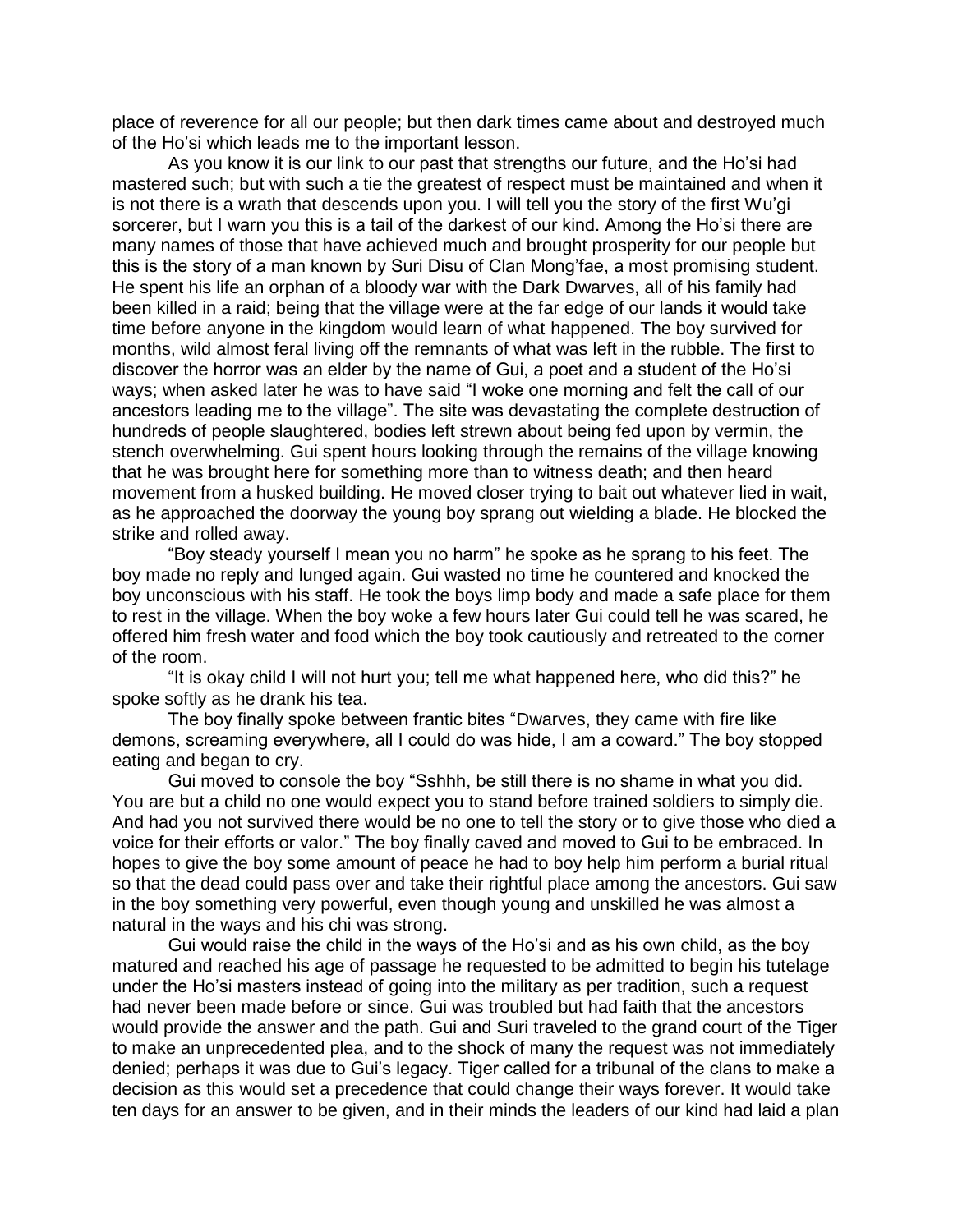they felt was unbreakable. Gui and Suri were called to the court and told that that the boy would undergo three trials and should he succeed his plea would be granted. The first was the Trial of Steel, this is the last step of a soldiers training where they must combat both peers and masters until they fall it is a test of endurance and skill as they withstand a near endless wave of attackers. Suri pressed further than any soldier had ever gone, subduing a previously unbeaten general; the Trial was stopped before he reached the end. Gui reminded the court that the boy was holding to his end of the Trials, and that the court would honor him by allowing him to complete. The next was the Trial of Roses, Suri was to traverse a room, the floor was covered with a layer rice paper and then by a layer of fresh rose petals; the objective was to cross the room without disturbing the petals or breaking the paper, while dodging arrows from the side; he was the fourth person in history to succeed. The court was astonished; even the most skilled of masters had failed this trial. For his final test Suri was to accomplish to near impossible, he was to perform an act that most Ho'si masters spend a millennium to perfect; he was to perform the Wu'gi-shanu, or Void Walk. When a Ho'si master performs this act he channels he chi into the nether and crosses into the Void, the place were all dead reside. This task was truly set to defeat him, as many unskilled had tried before; some had perished unable to control the back flow of negative chi that separates our worlds and some had simply become lost in the Void unable to find their way back. Gui asked for one hour for the boy to prepare, this was granted. Gui took Suri to a quiet room in the palace to prepare him.

"What they have asked you to do is meant for you to fail; but you see they do not know what I know of you and that will be your success." Gui spoke as he lit incense and laid out a small mat.

"Master what do you mean? I have done much but that is more than I am able to push my chi to do, I…. I am scared." The boy sat as his hands trembled.

"You are scared? Yet I saw no fear or doubt in your other trials why would you doubt now? There are things Suri that I have not told you but now I think you are ready to know the truth. You think you do not have the skill to crossover but you do as you have before you just did not know it. How do you think you managed to hide and survive from the dwarves, when they destroyed and burned every building? Had another come to the city before me I doubt they would have found you because not everyone can see across the void. You had stepped across not completely but enough that you were hidden from the view of most." Gui continued to prep the area setting out small carvings and gems.

Suri sat there in shock, "But how, how could I have done that?"

"After all you have seen and done and yet you still do not fully grasp that? It is because of your ancestors, your bond to them is almost unlike any I have encountered. That blessing allows you to use their chi and to walk the void. There will be time to teach you more but for now you need to be still in your thoughts and search out that place you hid. You see the council is wise but they are not Ho'si; so they will not be able to tell if you have fully crossed the void or if you have only gone part way through. When the time comes, focus on your past, find that place inside of you and focus your chi and you will make it." For the rest of the hour Gui and Suri meditated in preparation.

When the hour was up they returned to the main palace hall for the final trial; this time though there was a new face well new to Suri. Gui paused for a moment and then pushed Suri forward. "Focus you will make it." He did not tell Suri that the new face was a Ho'si master, and at this point it would only hinder the boy's performance.

"When you are ready." Tiger spoke and the room set still. Suri stepped to the middle of the room, placed a mat on the floor and knelt. For several minutes he chanted in whispers and sought the focus he needed, and then it happened he vanished. Gui looked at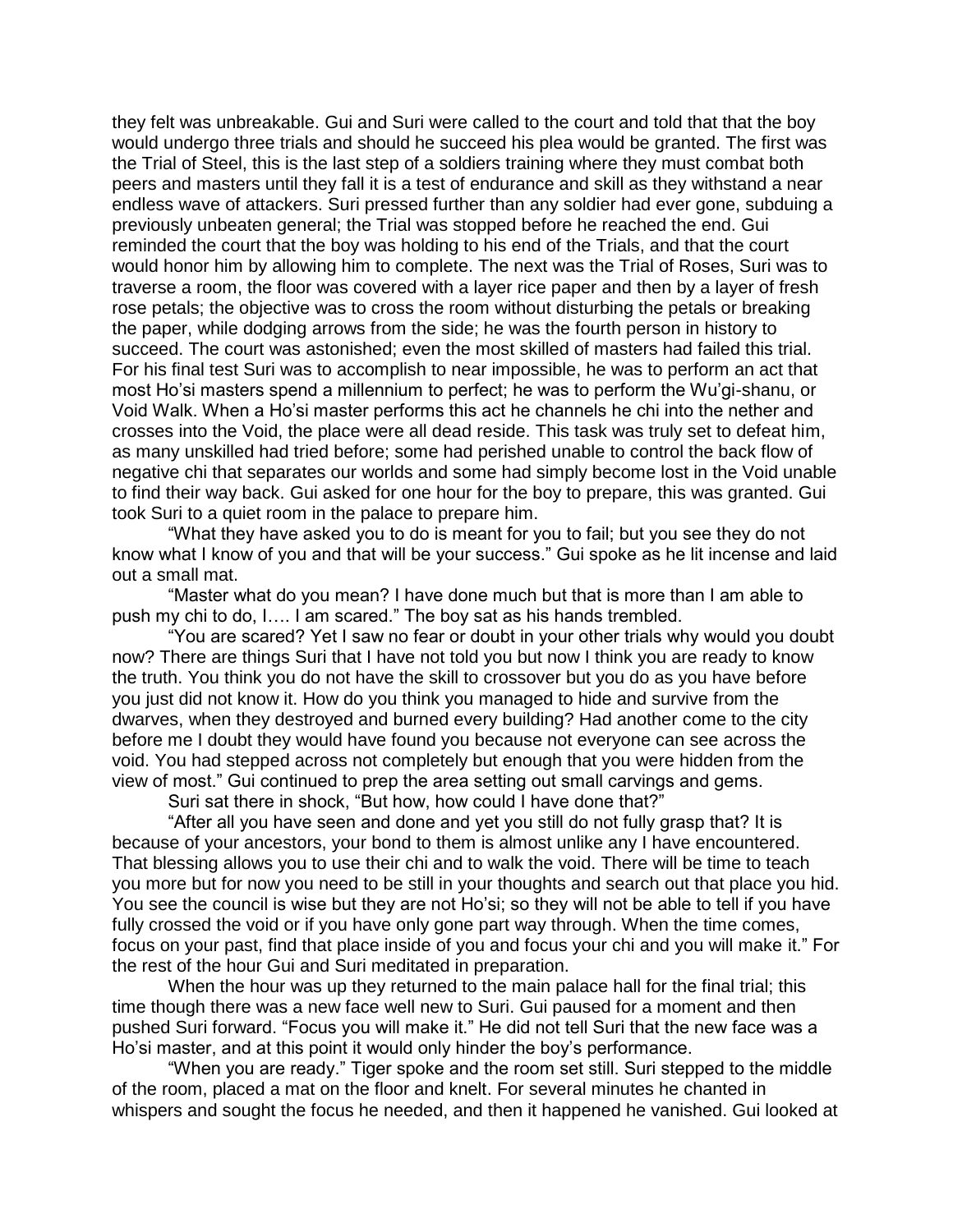the other Ho'si hoping he did not look carefully, the master was awe struck; Gui became confused and focused on the boys mat. He too became stunned, the boy was not half way he had crossed fully over; it was amazing. After only a few minutes the boy retuned to the palace room, he was changed he seemed to have a new vigor to him.

"I have defeated your tests, you will honor my plea." The boy demanded. Tiger was taken aback the boy showed no respect in his words; however he had in fact just done the impossible. There was but a pause, and tiger spoke.

"On this day the ancestors have truly blessed and rewarded your devotion, you may begin your study with the Ho'si." With that the council left and Suri was dismissed. Suri and Gui returned to their chambers.

"Tell me what happened, I mean you stepped all the way across." Gui asked in wonder.

"To be honest I am not fully sure, I did as you said and as I pushed my chi out trying to hide, it felt like I was being pulled so I went." The boy had an odd calm to him. In truth he had made it across with help thought it would be many years later before what helped would become clear. Suri and Gui traveled to the Ho'si temple so he could begin his training, though really at this point he had passed most students. He would make his climb in the order in a tenth the time of the greatest masters, he was a born chi master; this brought him fame from most and distrust from elders. They worried that there was no balance to his overwhelming aptitude it just seemed too good to be true. After only three hundred years as a Ho'si Suri had attained the prized designation of master, and was granted the chance to learn the secrets of the Wu'gi-shanu. Suri would spend weeks at a time locked away practicing and perfecting the walk, now while the great master knew how they rarely crossed over often; Suri on the other hand was not only going in and out of the void he began to spend large amounts of time in the void. This began to worry the elders and with good cause, we are not of the void and as such we are not designed to survive there as it can take a toll on one's body and spirit; the elders had noticed a growing change in him not only physically but the negative chi of the void lingered on him. The elders would call Suri to the hall where they would forbid him from crossing the void again or he would be removed from the Ho'si. It was in this act that the balance was unveiled; he turned violent speaking of some other entity that had warned him of the elder's jealousy.

"All this time you have doubted me, and now that I have done what none among you has; you have all turned against us. No more will I tolerate your insolence, the Ho'si will be mine I will guide them to the true power they are capable of." With that shui, negative chi, began to seep from his skin and swirl around him, he attacked the elders striking at them with magic, inverting the cycle; he had turned away from his ancestors and become warped from the void. The elders were not only unprepared for the assault but were also not strong enough to resist Suri's chi, with both magic and fist he laid waste to the greatest of the Ho'si elders and killed hundreds students before fleeing the temple.

It would come to light in time that for many years Suri had been practicing the darkest of arts and he had become tainted by necromancy; such acts betrayed his ancestors and incurred their wrath though it did not stop him it only spitted him and he drew in the shadow. In the wake of his devastation of the temple and the grip of the shui upon his magic, all but thirteen elders were lost to the beyond forever. Their souls were never allowed to rest in their rightful place and our kind lost many that would be ancestors.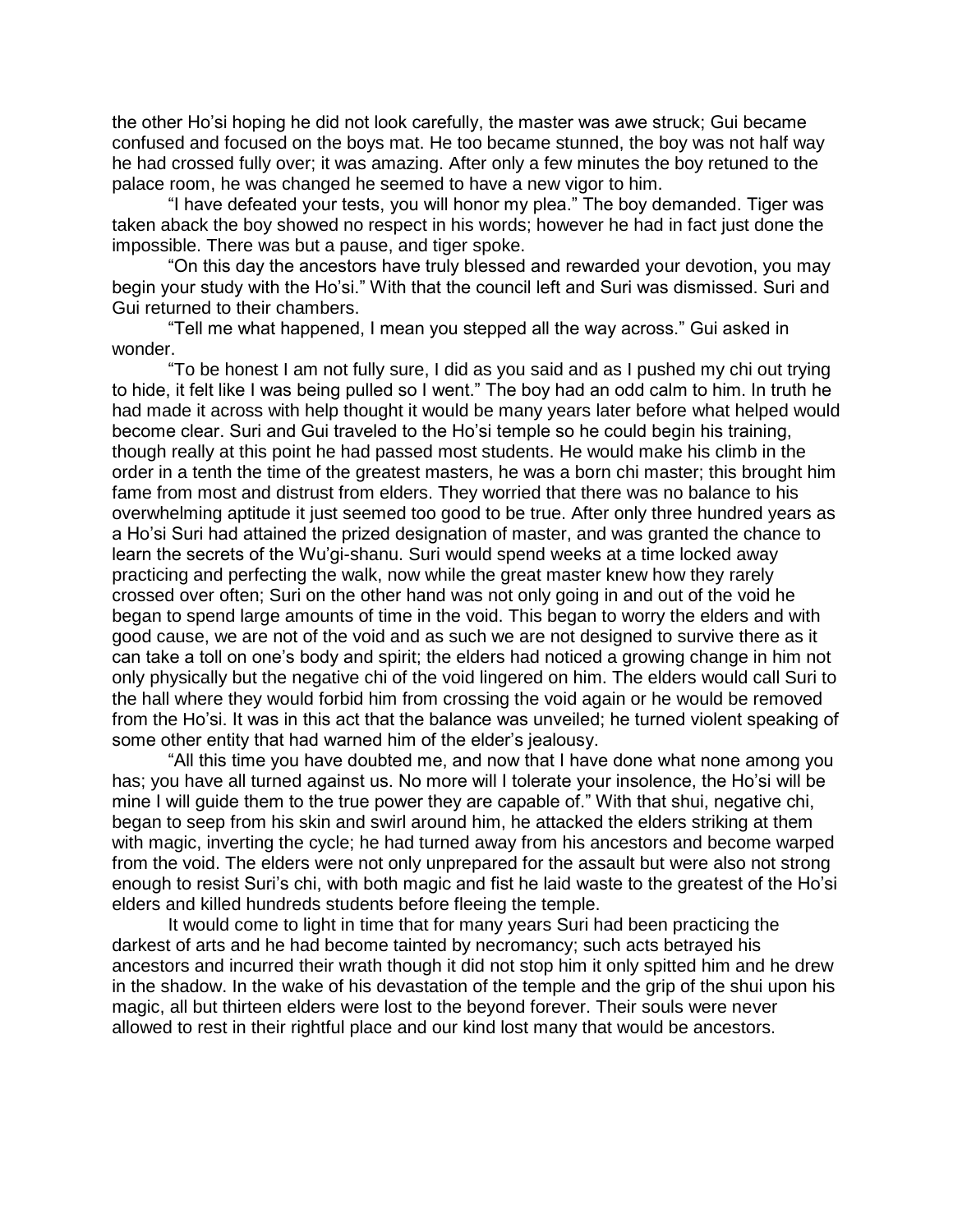### **The Art of War**

#### Written by the hand of Orin' Takagi

War is not the goal nor the destination but an unavoidable obstacle on the road to peace. No matter to which lands you travel you will find this truth to be most evident, that in no world is there a man that does not know the chilled bite of oppression and war. For even the peaceful farmer is at war, there is always another man who would seek his fertile land for himself, and it is because of this we fight. Much like a sword, if it is not crafted until you need to defend yourself, then it is too late and you will fall. It is better to have the tools of war ready at a moment's notice and never need to take them up than to not have them at all. It is in this lite that our traditions match, not only does a strong military ward off those that might attack us but it also gives us security that should it happen we will be ready to strike down the threat. As you grow you will learn much but there are some lessons that must be remembered above all others, honor is not given it is earned; and that your family and your kin have died to ensure you have lived and it is your duty to those past and those to come to defend our ways.

#### **The Lotus and Knife Festival**

### Told by Minsu Kodi, 7th Tson'Chi Princess

While many cultures have their rules and methods as to how people find love and the one they will marry and be with for their life; we are much the same though we do not see it as just this life but the ever after as well. Some races and cultures look for certain attributes in their mates as do we but when it comes to a lord choosing a mate to lead his clan he is not looking for just any young woman. He is looking for the perfect specimen of our kind, one that not only exemplifies beauty but has mastery of martial skills as well; for the role of a clans princess is to be an icon for all women to strive to be.

The festival is an event that only happens once every couple of millennia as the lordship of the clans does not change hands often. Even then, the would be lord of a clan does not choose a wife until he has taken his place on the throne; he lives his life in servitude of the people forbidden to take a wife or have a mate until he is crowned lord. To many outside our culture this seems cruel that one would have to wait for an unknown time to come where he could find his one; but to be born into the royal line is to be born into a station of honor and devotion to the people. The other major difference for us is that it is not like some human kingdom where royalty weds royalty; in fact it is the opposite. Tson'Chi princesses are chosen from the common man so to speak; when a new lord is crowned all eligible girls from the next province are given the chance to try out for the festival. There is a series of short trials they must endure and even then only one hundred girls are chosen to participate in the festivals competitions. While the hope of all girls is to become the next princess it is a great honor to even complete for the chance. The festival is far more than just a pageant where the victor is crowned, it is a celebration of that our people have been and will be. It is a week where the toils of normal life come to a stop and Tson'Chi everywhere celebrate with food and wine with relatives; where we stop and pay homage to our ancestors and praise the great spirits for the gifts they have given us in this life.

For the first four days of the festival there are four different events that each girl must take part in, each of the events is overseen by the clans elder council and the newly crowned lord. The events cover an array of areas; beauty, knowledge, hand to hand